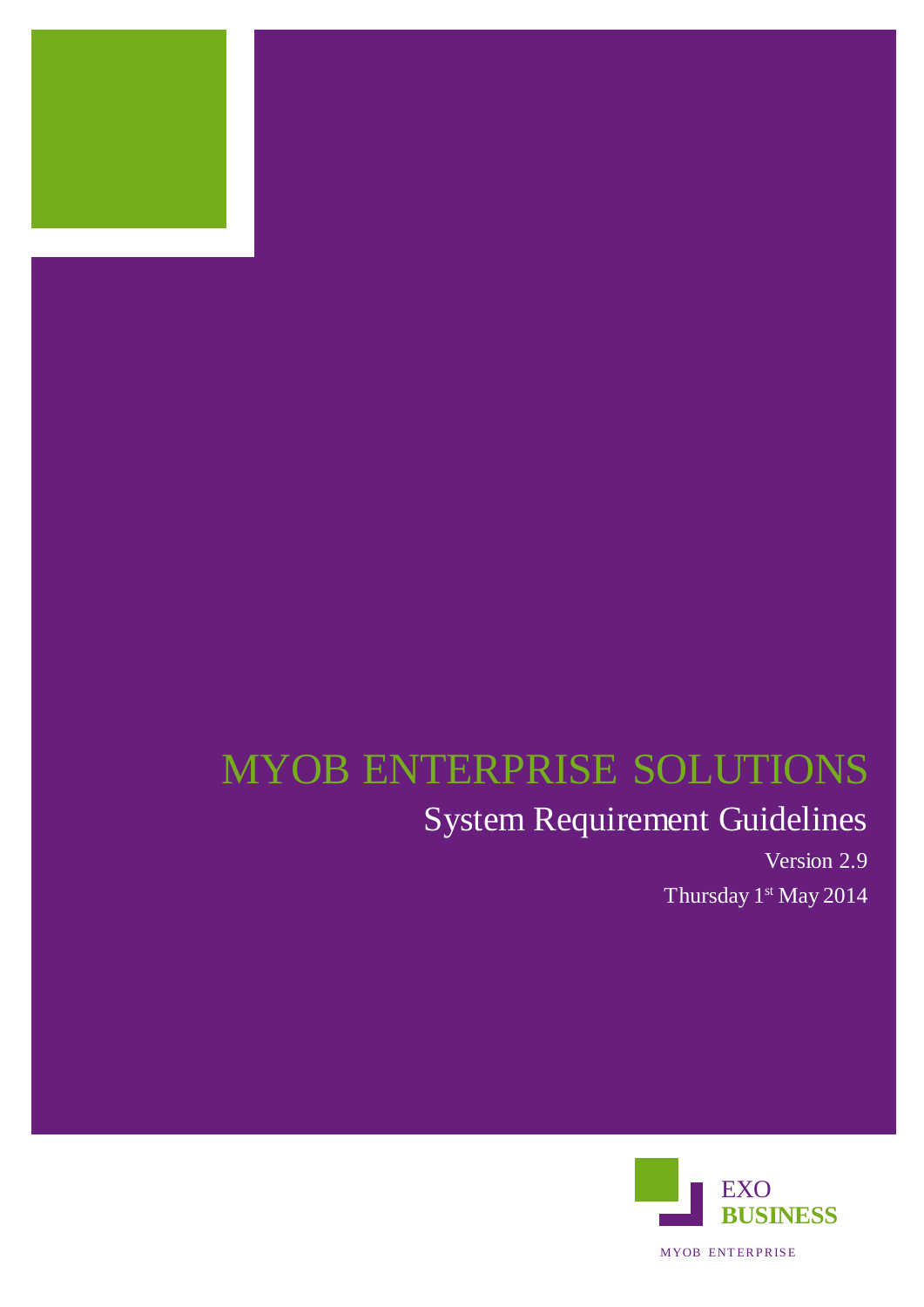# Contents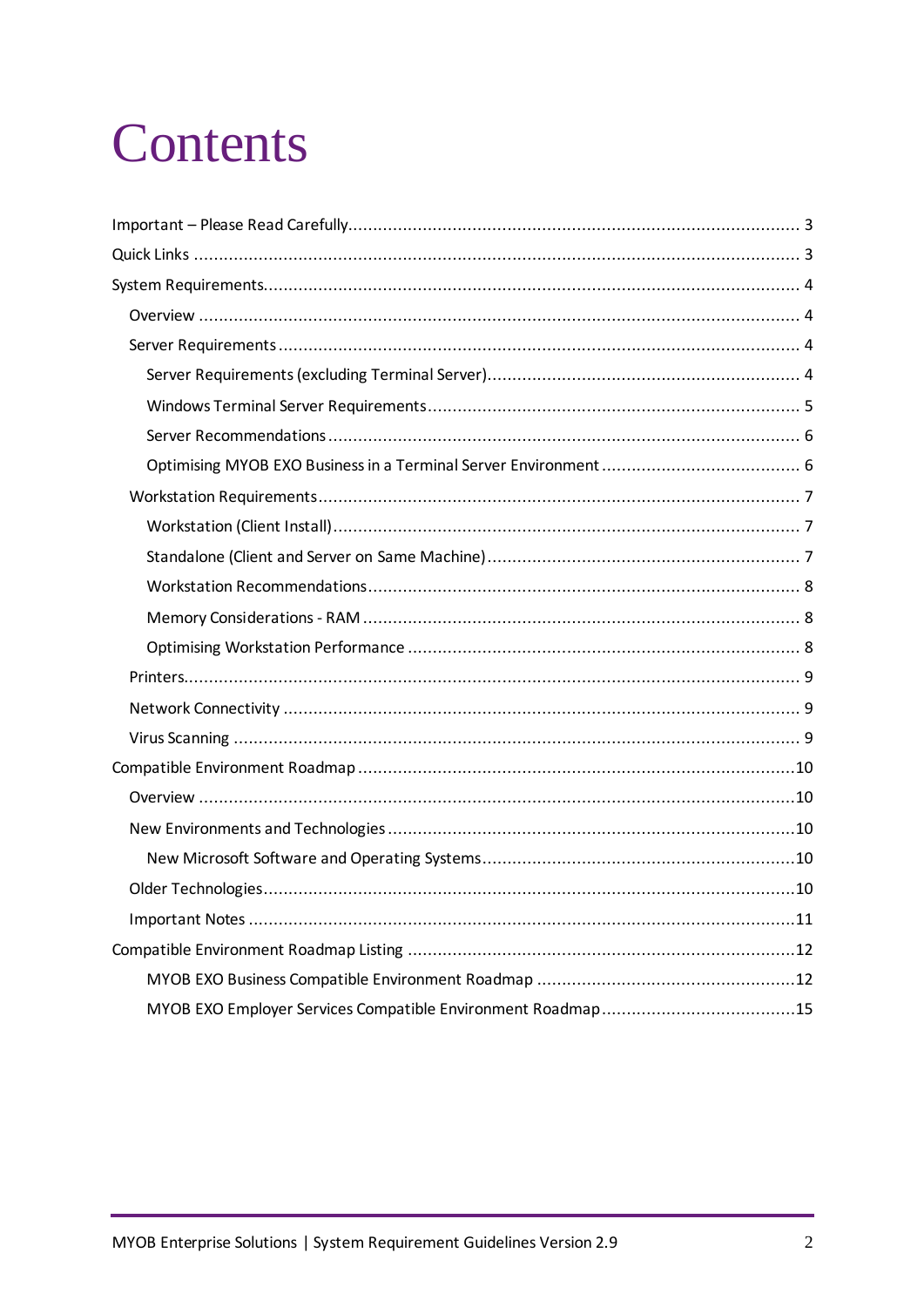# <span id="page-2-0"></span>**Important – Please Read Carefully**

MYOB is a developer of software and undertakes testing of its software to determine the applicable operating environment and hardware specifications. Given the complexity of such software and the fact that MYOB does not hold itself out to be an expert in hardware, network or operating environments it cannot guarantee the trouble free operation of its software on the hardware, network or operating environments specified below.

MYOB recommends clients to work closely with certified MYOB Enterprise Solution partners when implementing MYOB Enterprise Solutions. MYOB Enterprise Solution partners will assist in configuring hardware, network and operating system for using MYOB Enterprise Solution software.

# <span id="page-2-1"></span>**Quick Links**

[Environment Roadmap](#page-13-0)

| <b>Server Requirements</b>                  | <b>Workstation Requirements</b>                            |
|---------------------------------------------|------------------------------------------------------------|
| <b>Windows Terminal Server Requirements</b> | <b>Virus Scanning</b>                                      |
| <b>Printers</b>                             | <b>Network Connectivity</b>                                |
| Compatible Environment Roadmap              | <b>MYOB EXO Business Compatible Environment</b><br>Roadmap |
| MYOB EXO Employer Services Compatible       |                                                            |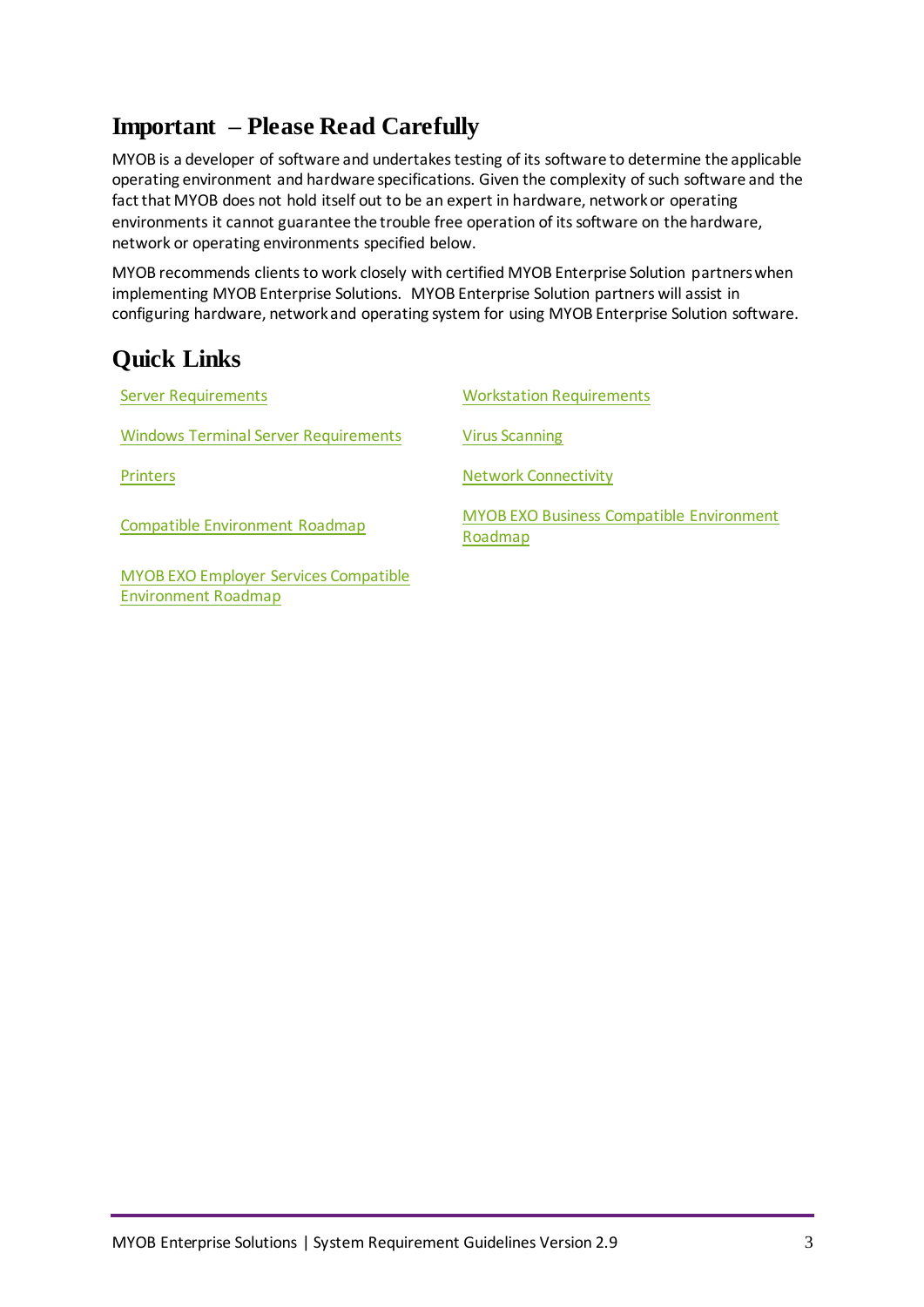# <span id="page-3-0"></span>System Requirements

## <span id="page-3-1"></span>**Overview**

The following are recommended system requirements for MYOB Enterprise Solutions software. MYOB Enterprise Solutions software includes the following product suites:

- MYOB EXO Business
- MYOB EXO Employer Services

You must ensure that your system meets the minimum requirements outlined. However, we strongly suggest you follow the recommended requirements or greater to ensure performance of your system is suitable to business operations. The requirements for memory and processors are indicative only, and more RAM or disk space may be required when running MYOB products in conjunction with other software.

| Note: MYOB Enterprise Solutions software will run on the minimum requirements   |
|---------------------------------------------------------------------------------|
| when no other applications (including virus scanners), other than the operating |
| system, are running. If you use MYOB Enterprise Solutions software and other    |
| applications simultaneously, ensure that your system meets at least the         |
| recommended requirements. Please consult your certified MYOB Enterprise         |
| Solution partner to ensure that your MYOB Enterprise Solution                   |
| implementation has been configured correctly to meet the number of users        |
| and applications used by your organisation.                                     |

# <span id="page-3-2"></span>Server Requirements

A server is not required if using MYOB Enterprise Solutions software as a standalone (that is, where the software is used on one machine only and installed on the local hard drive). Please consult the [workstation requirements](#page-6-0) for standalone recommendations.

|                         | <b>Minimum</b>                                                                                                                 | Recommended                                                                                                                            |  |  |
|-------------------------|--------------------------------------------------------------------------------------------------------------------------------|----------------------------------------------------------------------------------------------------------------------------------------|--|--|
| <b>Processor</b>        | Pentium IV 2.4 GHz or higher                                                                                                   | Dual Core Server class processor                                                                                                       |  |  |
| <b>RAM</b>              | 2 GB or more                                                                                                                   | 4 GB or more                                                                                                                           |  |  |
| <b>Hard Disk</b>        | Base of 20 GB + 10 MB per user<br>Allow an increase of 30Mb per year<br>per application<br>Allow extra for backups as required | SCSI<br>Base of 30 GB + 10 MB per user<br>Allow an increase of 30Mb per year per<br>application<br>Allow extra for backups as required |  |  |
| <b>Operating System</b> | See Compatible Environment Roadmap listing                                                                                     |                                                                                                                                        |  |  |

#### <span id="page-3-3"></span>Server Requirements (excluding Terminal Server)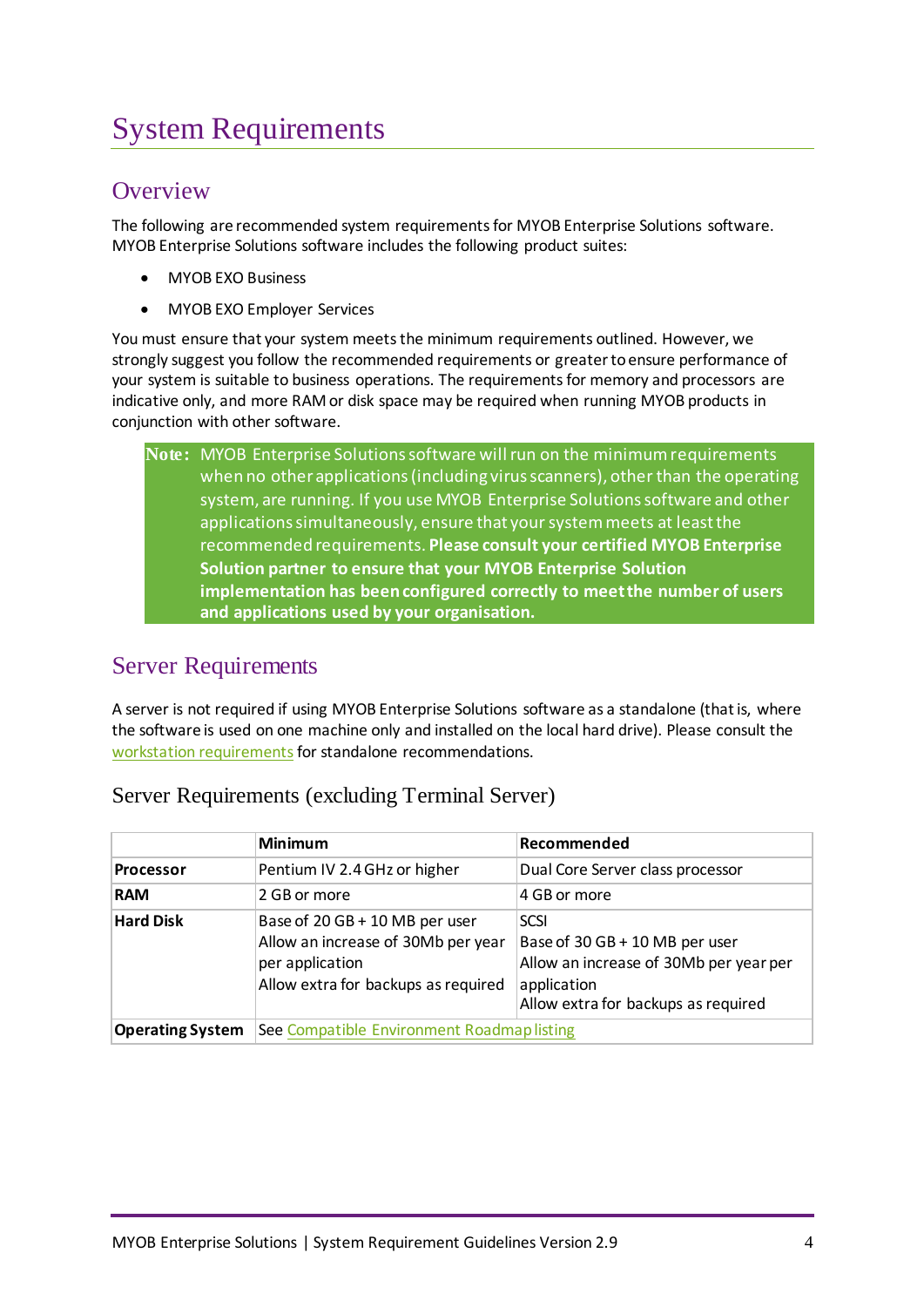| <b>Other</b> | <b>MYOB EXO Business (only)</b>                                                                                          |
|--------------|--------------------------------------------------------------------------------------------------------------------------|
|              | Where intensive applications such as Microsoft Exchange and other disk/CPU                                               |
|              | intensive processes are required, we recommend that a dedicated SQL server                                               |
|              | is implemented <sup>1</sup> .                                                                                            |
|              |                                                                                                                          |
|              | SQL Express may not be suitable for businesses with many users. SQL Express                                              |
|              | has limits on the amount of RAM and number of processors it can use, which                                               |
|              | affects the number of concurrent users that the EXO Business database can                                                |
|              | support. See the following MSDN article for more information:                                                            |
|              | http://msdn.microsoft.com/en-us/library/ms165672.aspx                                                                    |
|              |                                                                                                                          |
|              | We strongly recommend that a site with more than 3 concurrent users                                                      |
|              | implement SQL Server Standard Edition rather than SQL Express. SQL Server                                                |
|              | software and licences are not provided with MYOB Enterprise Solutions                                                    |
|              | software.                                                                                                                |
|              |                                                                                                                          |
|              | If using SQL Server bundled with Small Business Server, note the above                                                   |
|              | requirements exceed those recommended by Microsoft for Small Business                                                    |
|              | Server.                                                                                                                  |
|              | Microsoft Data Access Components (MDAC) 2.8 or later                                                                     |
|              |                                                                                                                          |
|              | <b>MYOB EXO Employer Services (only)</b><br>MYOB EXO Employer Services is built on a Visual FoxPro platform, and as such |
|              | does not require a SQL Database Application for operation.                                                               |
|              | Serial port (required for some features in EXO Time and Attendance)                                                      |
|              |                                                                                                                          |
|              | <sup>1</sup> SQL Server Hardware Specifications should meet those as outlined for Server Requirements                    |
|              | (excluding Terminal Server). Please consult your certified MYOB Enterprise Solution partner as SQL                       |
|              |                                                                                                                          |

Server has specific hard drive and configuration requirements.

# <span id="page-4-0"></span>Windows Terminal Server Requirements

|                         | <b>Minimum</b>                                                                                                      | Recommended                                                                                                                |  |  |
|-------------------------|---------------------------------------------------------------------------------------------------------------------|----------------------------------------------------------------------------------------------------------------------------|--|--|
| <b>Processor</b>        | 2 x Pentium IV 2.2 GHz or higher                                                                                    | 2 x Dual or Quad Core Server class<br>processor                                                                            |  |  |
| <b>RAM</b>              | Base of 2 GB plus 100 MB per user                                                                                   | Base of 2 GB plus 100 MB per user                                                                                          |  |  |
| <b>Hard Disk</b>        | SCSI<br>Base of 20 GB + 10 MB per user<br>Allow an increase of 30Mb per year<br>Allow extra for backups as required | <b>SCSI</b><br>Base of 30 GB + 10 MB per user<br>Allow an increase of 30Mb per year<br>Allow extra for backups as required |  |  |
| <b>Operating System</b> | See Compatible Environment Roadmap listing                                                                          |                                                                                                                            |  |  |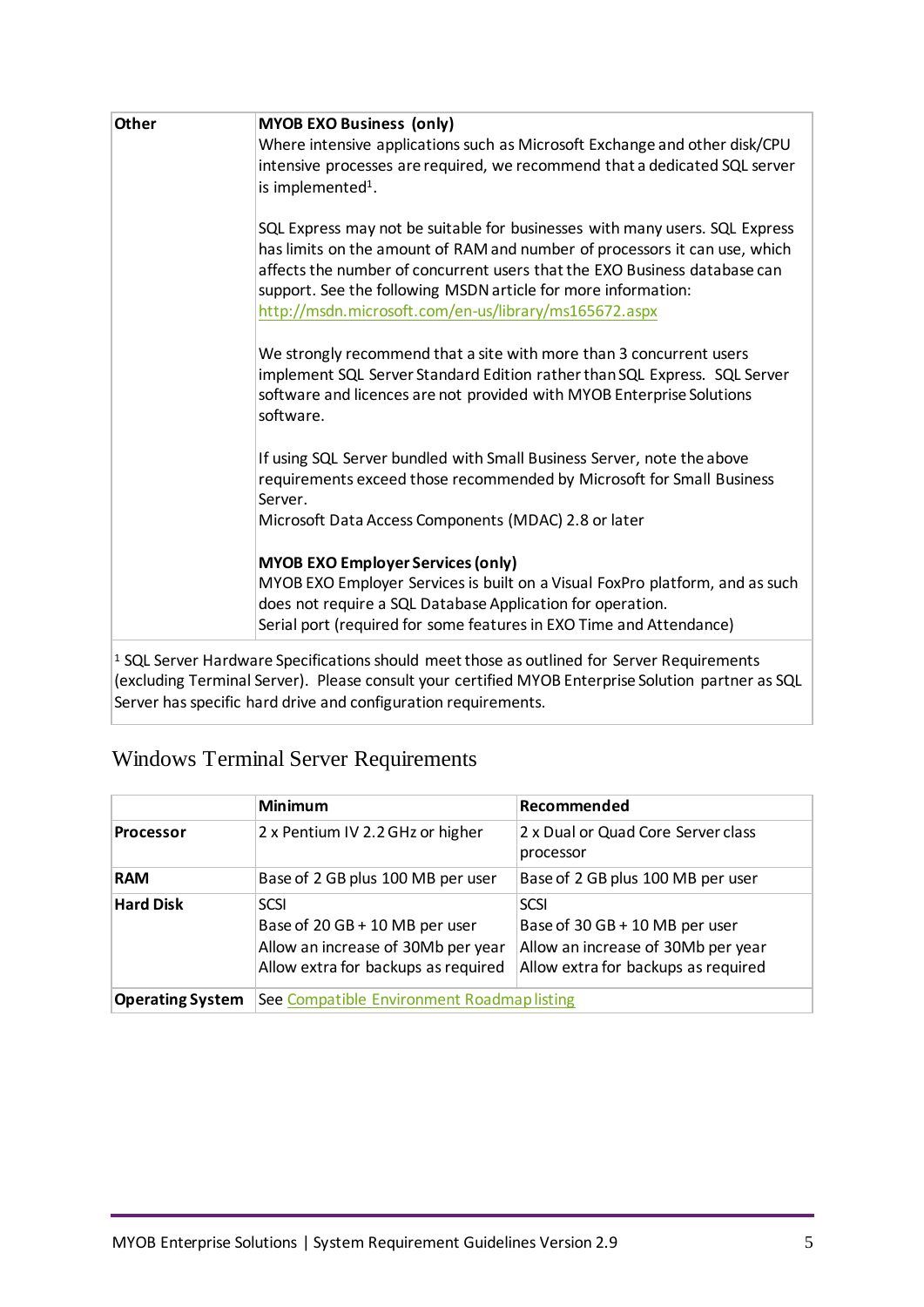| Other | <b>MYOB EXO Business (only)</b>                                                                                                                                 |  |  |  |  |
|-------|-----------------------------------------------------------------------------------------------------------------------------------------------------------------|--|--|--|--|
|       | MYOB recommend that a dedicated SQL server is implemented <sup>1</sup> (that is, not                                                                            |  |  |  |  |
|       | the Terminal Server).                                                                                                                                           |  |  |  |  |
|       | Microsoft recommends that Exchange and SQL Server are located on separate<br>servers if you are running Terminal Server.                                        |  |  |  |  |
|       | <b>MYOB EXO Business/MYOB EXO Employer Services</b>                                                                                                             |  |  |  |  |
|       | If you have more than 25 users you should consider multiple Terminal Servers.<br>Speak to a qualified Microsoft engineer experienced with Terminal Services for |  |  |  |  |
|       | more details                                                                                                                                                    |  |  |  |  |
|       | Sites using Terminal Server/Services must ensure that Service Release 1a is<br>applied.                                                                         |  |  |  |  |
|       |                                                                                                                                                                 |  |  |  |  |

<sup>1</sup>SQL Server Hardware Specifications should meet those as outlined for [Server Requirements](#page-3-3)  [\(excluding Terminal Server\).](#page-3-3) Please consult your certified MYOB Enterprise Solution partner as SQL Server has specific hard drive and configuration requirements.

#### <span id="page-5-0"></span>Server Recommendations

These recommendations apply to all server operating systems. For comprehensive advice, MYOB recommend consulting your certified MYOB Enterprise Solution partner.

- Install enough processing power, RAM and hard disk space in your server to cater for ALL applications and services that are being run. These requirements may vary depending on the number of users on the system, applications running and level of usage.
- Ensure that you have adequate back-up and disaster recovery capability that is used and tested on a regular basis – back-ups should be at least weekly, preferably daily. Back-ups (whether onsite or offsite) should be extended to include not just the database files but also supporting files such as executables, clarity report files and quick insert templates etc.
- Disabling of any elaborate or complex (3D) screen savers, as these can impact significantly on the performance of your software.
- Optimise your virus scanner.
- For recommendations on specific server operating systems, see Compatible Environment [Roadmap.](#page-9-0)

#### <span id="page-5-1"></span>Optimising MYOB EXO Business in a Terminal Server Environment

Following are some suggestions relating to use of the Terminal Server solution. For comprehensive advice, MYOB recommend consulting your certified MYOB Enterprise Solution partner.

- If you install a Terminal Server solution and all processes and applications that previously ran on the workstation run via the Terminal Server Client and on the Terminal Server, it is extremely important that the server is configured correctly and hardware is sufficient for the number of users and applications.
- If you intend to have Terminal Server used only to access certain features of your MYOB application(s) and will still require the MYOB application(s) to run on a workstation, then the workstation must meet minimum specification at very least.
- Consideration must be given to other software also loaded and running on the system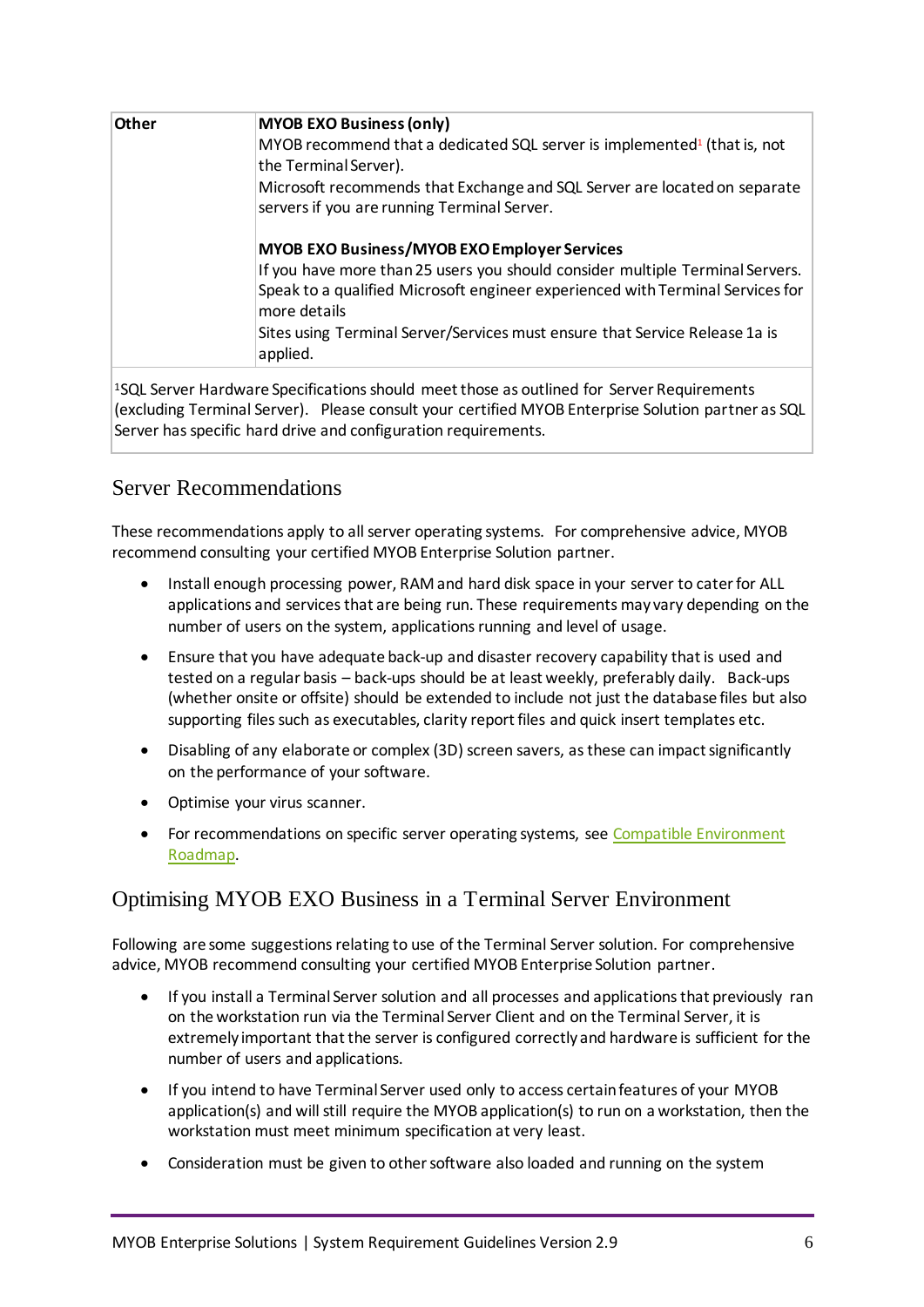- Limit usage of DOS/16 bit applications running via the Terminal Server session
- Avoid the use of applications that are CPU or memory intense via a Terminal Server session.
- Avoid loading server-based applications on the Terminal Server, eg. Microsoft Exchange Server, Microsoft SQL Server/SQL Express.
- Ensure that the appropriate operating system Service Packs and patches are applied, as recommended by MYOB.
- Do not use complex or 3D screen savers. Clients should avoid running complex screen savers, for example those that render 3D images. Running screen savers imposes an additional load on the server and network. This can reduce performance for other users who are connected to the server.

# <span id="page-6-0"></span>Workstation Requirements

Any client workstation running MYOB Enterprise Solutions application modules should meet the following minimum requirements:

|                         | <b>Minimum</b>                                                                                                                                                                                                                                                                                                                     | Recommended              |  |  |
|-------------------------|------------------------------------------------------------------------------------------------------------------------------------------------------------------------------------------------------------------------------------------------------------------------------------------------------------------------------------|--------------------------|--|--|
| <b>Processor</b>        | Pentium 4 1.3 GHz                                                                                                                                                                                                                                                                                                                  | Core 2 Duo or equivalent |  |  |
| <b>RAM</b>              | 1 GB                                                                                                                                                                                                                                                                                                                               | 2GB or greater           |  |  |
| <b>Hard Disk</b>        | 2 GB free space                                                                                                                                                                                                                                                                                                                    | 2 GB free space          |  |  |
| <b>Operating System</b> | See Compatible Environment Roadmap listing                                                                                                                                                                                                                                                                                         |                          |  |  |
| <b>Other</b>            | <b>MYOB EXO Business/MYOB EXO Employer Services</b><br>Internet access and internet email available from at least one workstation.<br>Access to a DVD-ROM Reader.<br>16-bit colour, 1024×768 screen resolution.<br><b>MYOB EXO Employer Services (only)</b><br>Serial port (required for some features in EXO Time and Attendance) |                          |  |  |

#### <span id="page-6-1"></span>Workstation (Client Install)

#### <span id="page-6-2"></span>Standalone (Client and Server on Same Machine)

|                         | <b>Minimum</b><br>Recommended                                                                                                                                                                                                                                                                                    |                                                  |  |  |
|-------------------------|------------------------------------------------------------------------------------------------------------------------------------------------------------------------------------------------------------------------------------------------------------------------------------------------------------------|--------------------------------------------------|--|--|
| <b>Processor</b>        | Pentium 4 3.0 GHz                                                                                                                                                                                                                                                                                                | Core 2 Duo or equivalent                         |  |  |
| <b>RAM</b>              | 2 GB                                                                                                                                                                                                                                                                                                             | 4 GB or greater                                  |  |  |
| <b>Hard Disk</b>        | 40 GB<br>Allow an increase of 50MB per year                                                                                                                                                                                                                                                                      | 100 GB<br>Allow an increase of 50MB per year per |  |  |
|                         | per application                                                                                                                                                                                                                                                                                                  | application                                      |  |  |
|                         | Allow extra for backups as required                                                                                                                                                                                                                                                                              | Allow extra for backups as required              |  |  |
| <b>Operating System</b> | See Compatible Environment Roadmap listing                                                                                                                                                                                                                                                                       |                                                  |  |  |
| <b>Other</b>            | <b>MYOB EXO Business/MYOB EXO Employer Services</b><br>Operating other processor/disk intensive processes and applications on the<br>same machine may result in performance degradation.<br>You must have Internet access and internet email available from this PC.<br><b>MYOB EXO Employer Services (only)</b> |                                                  |  |  |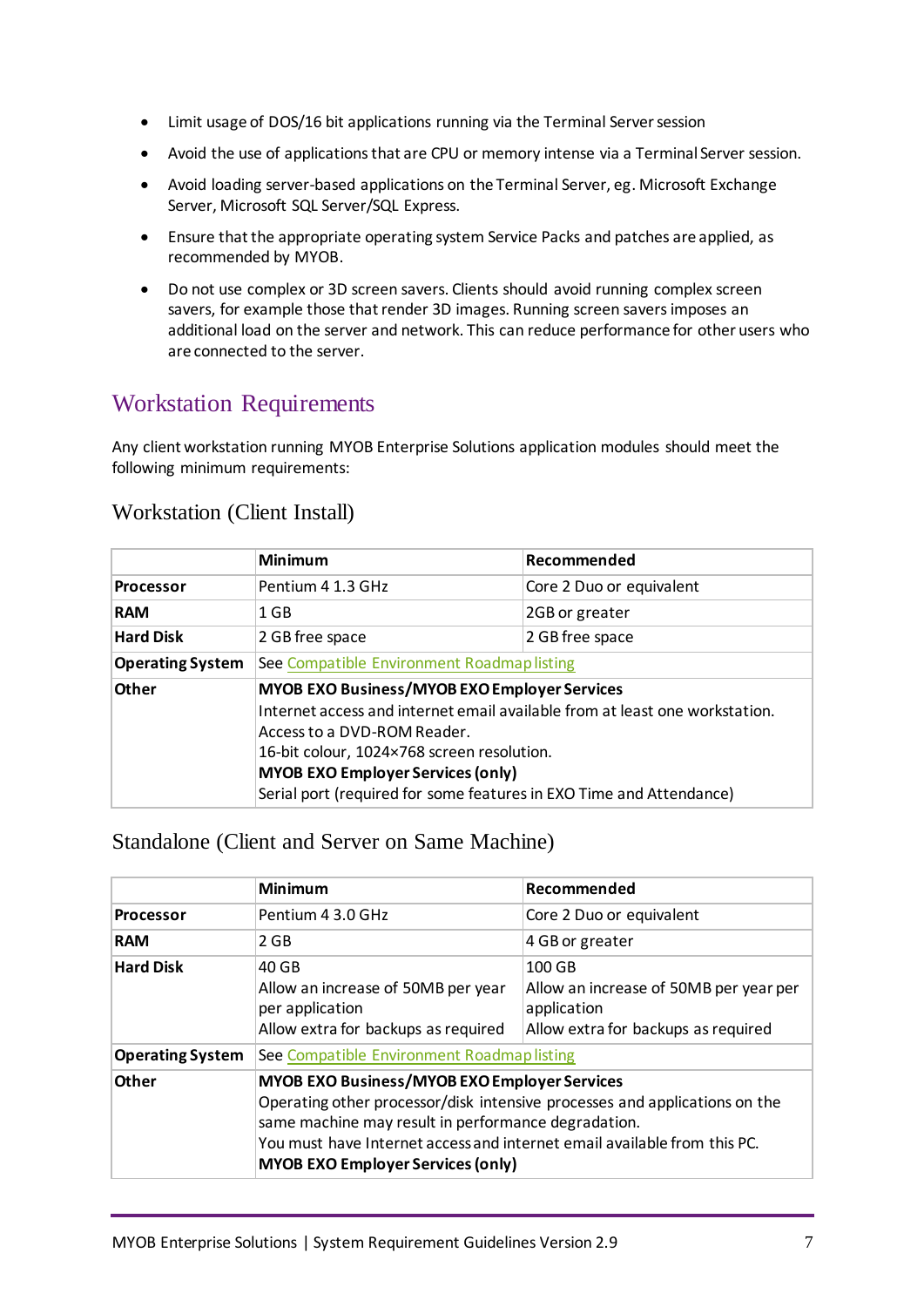|--|

#### <span id="page-7-0"></span>Workstation Recommendations

These recommendations apply to all workstation operating systems. For comprehensive advice, MYOB recommend consulting your certified MYOB Enterprise Solution partner.

- Ensure that the latest operating system Service Packs and patches are applied.
- Disabling of elaborate or complex (3D) screen savers, as these can impact significantly on the performance of your software.
- [Optimise your virus scanner.](#page-8-2)
- Additional RAM and hard disk space will be required for standalone install of products using SQL databases.
- For recommendations on specific workstation operating systems, see MYOB Certified Environment Roadmap.

#### <span id="page-7-1"></span>Memory Considerations - RAM

The amount of Random Access Memory (RAM) in your workstations has a major impact on the speed of your software. The more RAM in your workstations, generally the better your software will perform - and the more productive you will be.

History has shown that every two years the memory requirements have doubled as applications become more complex. We also recommend that you invest in memory to meet your current and future needs.

How much memory you need to run effectively on a workstation depends on:

- The operating system you are using
- The software applications you are using concurrently, e.g. Microsoft<sup>®</sup> Outlook, Microsoft<sup>®</sup> Word and Microsoft® Excel, MYOB Enterprise Solutions software and any other software. The more applications you are using, the more memory you will need
- The amount of MYOB data and the size and complexity of files in Microsoft<sup>®</sup> Word or Microsoft® Excel, etc

#### <span id="page-7-2"></span>Optimising Workstation Performance

For comprehensive advice, MYOB recommend consulting your certified MYOB Enterprise Solution partner.

- Ensure that the latest operating system Service Packs and patches are applied.
- If Windows XP, all hardware must be supported by Microsoft's HCL (Hardware Compatibility Listing).
- If other applications that are CPU intense or RAM 'hungry' are loaded on the workstation, ensure that workstation hardware is sufficient to handle these applications as well as the operating system and MYOB Enterprise Solutions software requirements.
- Ensure that there is sufficient free hard drive space available for any temporary files.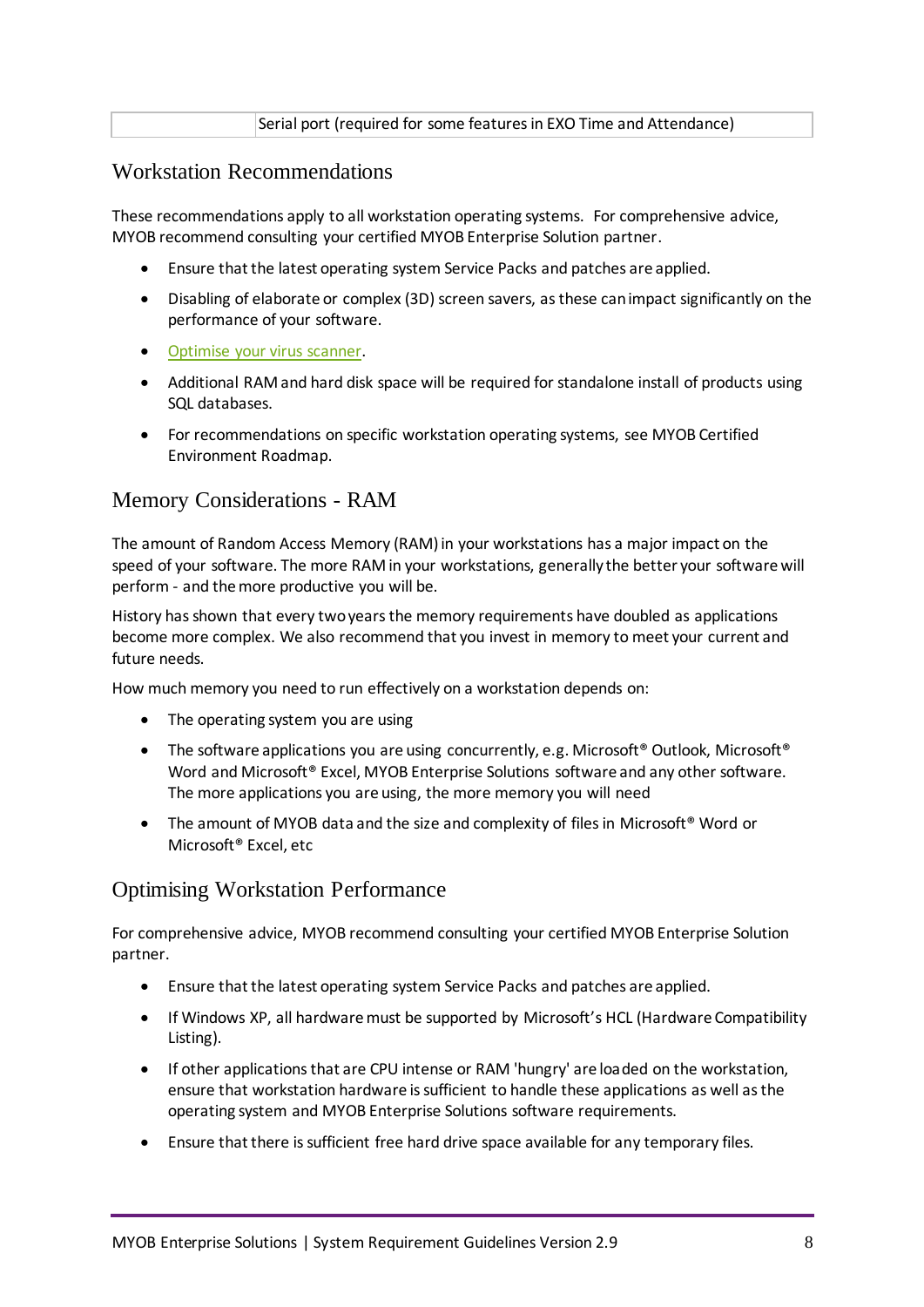- If Windows XP, ensure that virtual memory is set to no less than Microsoft<sup>®</sup> recommendation. (This can be found in the Control Panel > System > Advanced tab) Ensure that sufficient disk space is available to create the pagefile.sys.
- Ensure that only necessary protocols are loaded (eg. if TCP/IP is being used, ensure that NetBEUI is removed).

# <span id="page-8-0"></span>**Printers**

A laser quality printer is recommended. MYOB operates with most standard printers that are supported by your operating system. MYOB products are designed to work with true type fonts. Using post script fonts may produce unwanted results and accordingly is not supported by MYOB.

# <span id="page-8-1"></span>Network Connectivity

If operating on a network, the following areas will impact performance:

- Cabling will impact significantly on the reliability and speed of your software. A minimum of UTP Category 5e cabling is required as it offers the best reliability and performance for your practice.
- For local area networks, we recommend investing in 1GBps switches and 1GBps network cards.
- We recommend that only necessary protocols are loaded on both the server and workstation.

For comprehensive advice, MYOB recommend consulting your certified MYOB Enterprise Solution partner.

# <span id="page-8-2"></span>Virus Scanning

It is extremely important that your organisation is protected from virus infection. However, it is also important that your virus scanning software does not adversely impact the performance of your network and software.

Common settings in virus scanners that impact performance:

- If a virus scanner is installed on both your server and workstation, and both are set to scan both incoming and outgoing files, you may be scanning each file twice (once at the server end and once at the workstation). Speak to your network engineer about getting one of these disabled.
- If the option is available in your virus scanning software, disable heuristic scanning
- Exclude MYOB application executables from the scan list. This may improve performance.

In all cases, consult your certified MYOB Enterprise Solution partner to determine the best virus scanning solution for your business that does not impact software.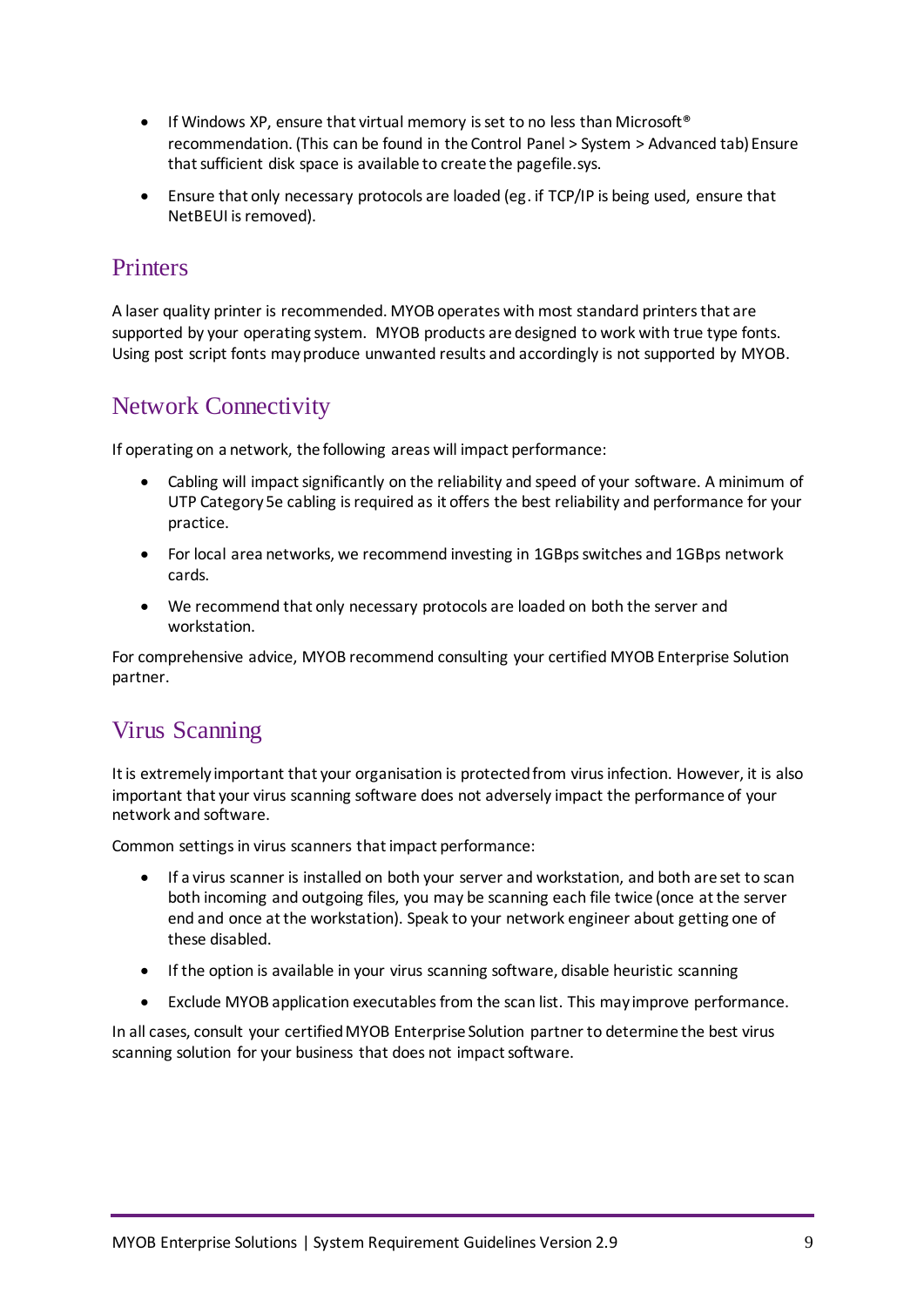# <span id="page-9-0"></span>Compatible Environment Roadmap

## <span id="page-9-1"></span>**Overview**

MYOB Enterprise Solutions software must co-exist with technologies currently in the market or being developed by other software manufacturers. In some instances, MYOB Enterprise Solutions software is also dependant on the features and services provided by these technologies (also referred to as 'Environments').

MYOB has an on-going Environment Compatibility process that tests our software on commonlyused current environments so that our clients can be confident in its effective operation. Environments are deemed compatible based on our testing methodology, test results and information received from the relevant manufacturer.

The MYOB Compatible Environments Roadmap has been developed to provide you with information on current Compatible Environments and future plans, so that you can plan for the effective use of MYOB Enterprise Solutions software in your business. It is important that you check the MYOB Compatible Environments Roadmap regularly, including before you make any changes to your operating system or network.

Compatible Environments will change as manufacturers release new technologies and old ones become obsolete or are no longer supported by the manufacturer. The Compatible Environment Roadmap will be kept up to date in line with these changes.

# <span id="page-9-2"></span>New Environments and Technologies

MYOB aims to complete compatibility of appropriate emerging environments within six months of the manufacturer's release of the product. We recommend that our clients do not operate MYOB Enterprise Solutions software on new products until we have published a statement on the successful completion of the compatibility.

### <span id="page-9-3"></span>New Microsoft Software and Operating Systems

MYOB is a Microsoft® Certified Gold Partner, and we work closely with Microsoft® to ensure that our products are compatible with Microsoft® solutions. As information becomes available on the status of each individual product we will update our Compatible Environments Roadmap. We expect products to be updated gradually over a number of months.

# <span id="page-9-4"></span>Older Technologies

If you are intending to install or use any of the new Microsoft® products, please check the MYOB website prior to installing to check the status of them with your specific MYOB products.

As manufacturers release new environments, they usually discontinue support for older environments. As a general rule, MYOB can only certify products that are fully supported by their manufacturer.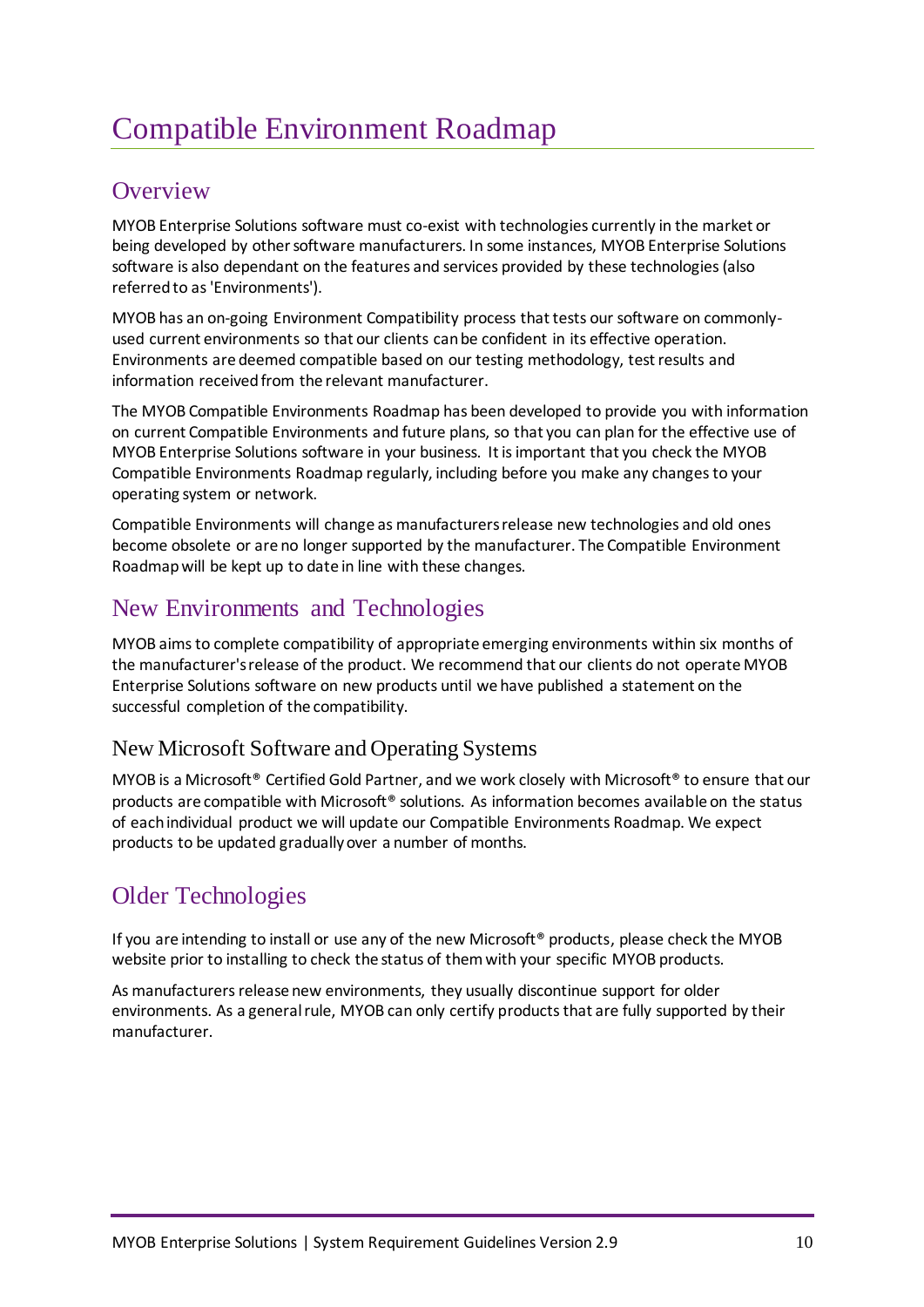In some cases, manufacturers may choose to discontinue their support of a product in stages. For example; the Microsoft<sup>®</sup> business product lifecycle has three support phases:

- 1. Mainstream support
- 2. Extended support
- 3. Self-help online support

Microsoft<sup>®</sup> only provides full support services on operating systems during the Mainstream phase. After this, Microsoft<sup>®</sup> will not update the application to address any bugs or issues and only provides limited support. As a result of this, MYOB will only verify operating systems that are in Mainstream support, as Microsoft<sup>®</sup> will not address any required changes in the other phases.

MYOB does not undertake any testing or quality assurance of its software on environments that are not currently compatible. While MYOB has a history of its software working on environments that are no longer supported by the manufacturer, and of addressing issues where feasible, we cannot guarantee that we can resolve such issues every time. For that reason, we recommend that our clients operate in current compatible environments.

Dates when older technologies will no longer be compatible are published in the Compatible Environments Roadmap. We provide notice when any major technologies are due not to be tested, so that you have time to plan and make any necessary changes.

## <span id="page-10-0"></span>Important Notes

Compatible Environments continuously change based on the developments in manufacturer's environments that are outside the control of MYOB. As such, MYOB reserves the right to change details published in the Compatible Environments Roadmap at any time.

The Compatible Environment Roadmap outlines specific versions of technologies. MYOB may choose to not address any issues that are discovered in MYOB Enterprise Solutions software on environments that are not listed in Compatible Environment Roadmap.

Using 3rd party products, other than those in this listing, to retrieve and write information to MYOB may compromise data integrity and cause incorrect results when using MYOB Enterprise Solutions software. MYOB does not support the use of applications that compromise MYOB data integrity.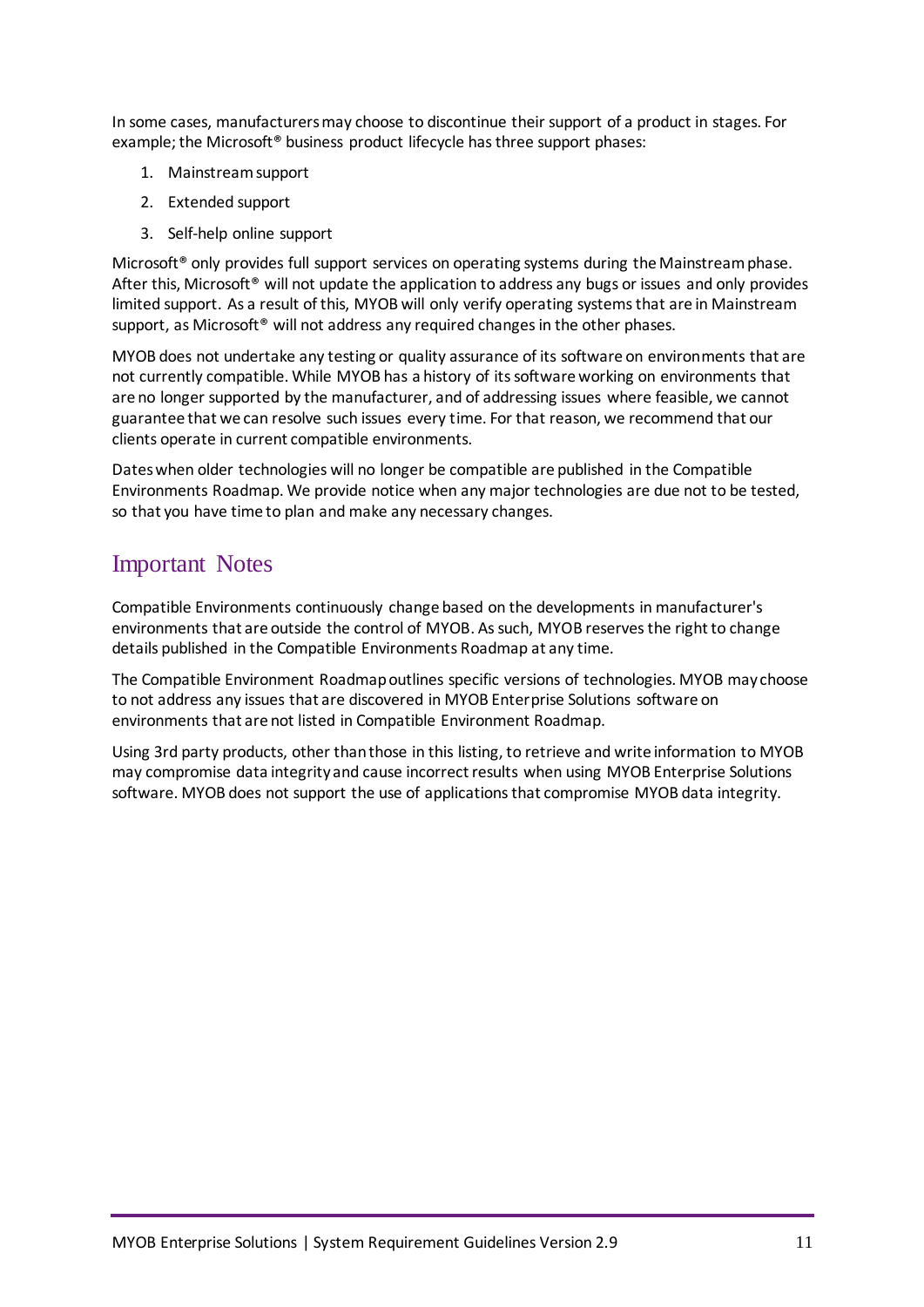# <span id="page-11-0"></span>Compatible Environment Roadmap Listing

#### **Current as at 1 stMay 2014.**

MYOB supports its Enterprise Solutions on a number of Microsoft environments (versions of operating system, database, and Office). The tables below detail the environments that MYOB currently supports when running Enterprise Solutions.

If an environment is not listed or is has 'MYOB Support Status' of No, MYOB will not support the running of an Enterprise Solution in that environment.

An addition column states the manufacturers stated "end of mainstream support" date.

Please note, for further information on any [Microsoft](http://support.microsoft.com/lifecycle/) product please navigate to the Microsoft [Product Lifecycle website.](http://support.microsoft.com/lifecycle/) To quickly lookup particular Microsoft product lifecycle information, you can search for all products by [clicking here.](http://support.microsoft.com/gp/lifeselectindex)

#### **MYOB Current Support Status legend**

| Yes              | Compatibility successfully completed                    |
|------------------|---------------------------------------------------------|
| No               | Not supported by MYOB Enterprise Solutions              |
| TBA <sub>1</sub> | Future Compatibility planned but not currently verified |

#### <span id="page-11-1"></span>MYOB EXO Business Compatible Environment Roadmap

The following table provides the environmental support status for MYOB EXO Business version 8.7.2.

| Environment                                                          | <b>MYOB</b><br>Support<br><b>Status</b> | <b>MYOB</b><br>Support<br>discontinued | Vendor<br>Mainstream<br>Support<br><b>End Date</b> |
|----------------------------------------------------------------------|-----------------------------------------|----------------------------------------|----------------------------------------------------|
| Operating System (latest service pack should be utilised)            |                                         |                                        |                                                    |
| Microsoft Windows Server 2003 Datacenter Edition (32-<br>bit $x86$ ) | No                                      | Apr 2012                               |                                                    |
| Microsoft Windows Server 2003 Datacenter x64 Edition                 | N <sub>o</sub>                          | Apr 2012                               |                                                    |
| Microsoft Windows Server 2003 Enterprise Edition (32-bit<br>x86)     | No                                      | Apr 2012                               |                                                    |
| Microsoft Windows Server 2003 Enterprise x64 Edition                 | N <sub>o</sub>                          | Apr 2012                               |                                                    |
| Microsoft Windows Server 2003 Standard Edition (32-bit<br>x86)       | No                                      | Apr 2012                               |                                                    |
| Microsoft Windows Server 2003 Standard x64 Edition                   | No                                      | Apr 2012                               |                                                    |
| Microsoft Windows Server 2003 Web Edition                            | No                                      | N/A                                    |                                                    |
| Microsoft Windows Server 2008 Datacenter                             | Yes                                     |                                        | Jan 2015                                           |
| Microsoft Windows Server 2008 Enterprise                             | Yes                                     |                                        | Jan 2015                                           |
| Microsoft Windows Server 2008 Foundation                             | Yes                                     |                                        | Jan 2015                                           |
| Microsoft Windows Server 2008 Standard                               | Yes                                     |                                        | Jan 2015                                           |
| Microsoft Windows Web Server 2008                                    | No                                      | N/A                                    |                                                    |
| Microsoft Windows Server 2008 R2 Datacenter                          | Yes                                     |                                        | Jan 2015                                           |
| Microsoft Windows Server 2008 R2 Enterprise                          | Yes                                     |                                        | Jan 2015                                           |
| Microsoft Windows Server 2008 R2 Standard                            | Yes                                     |                                        | Jan 2015                                           |
| Microsoft Windows Web Server 2008 R2                                 | No                                      | N/A                                    |                                                    |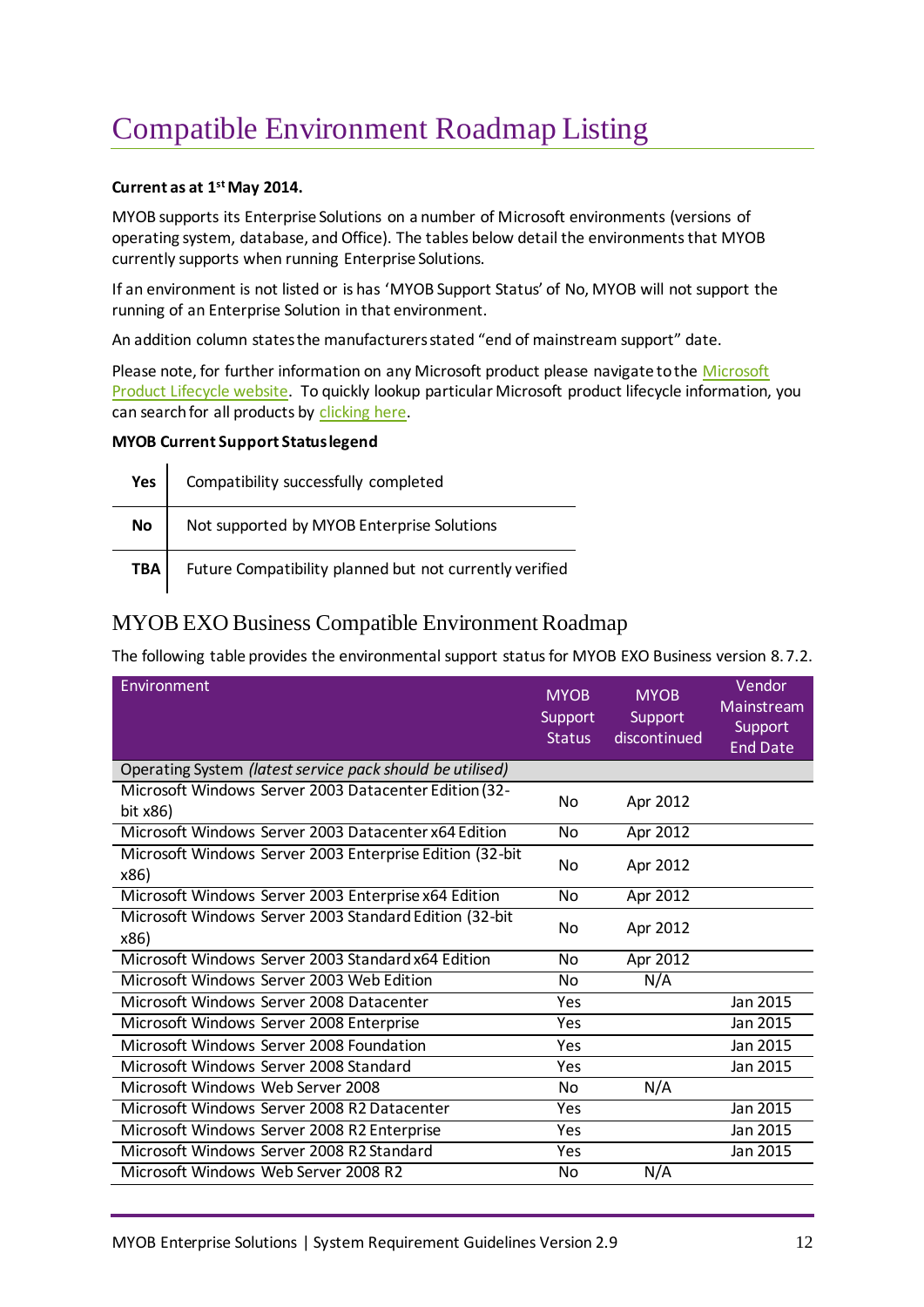| Environment                                              |                          |                         | Vendor                |
|----------------------------------------------------------|--------------------------|-------------------------|-----------------------|
|                                                          | <b>MYOB</b>              | <b>MYOB</b>             | Mainstream            |
|                                                          | Support<br><b>Status</b> | Support<br>discontinued | Support               |
|                                                          |                          |                         | <b>End Date</b>       |
| Microsoft Windows Server 2012 Standard                   | Yes                      |                         | Jan 2018              |
|                                                          |                          |                         |                       |
| Desktop Operating System (latest service pack should be  |                          |                         |                       |
| utilised)                                                |                          |                         |                       |
| Microsoft Windows XP Professional                        | No                       | Apr 2012                |                       |
| Microsoft Windows XP Professional x64 Edition            | No                       | Apr 2012                |                       |
| <b>Microsoft Windows Vista Business</b>                  | No                       | Apr 2013                |                       |
| Microsoft Windows Vista Business 64-bit Edition          | No                       | Apr 2013                |                       |
| Microsoft Windows Vista Enterprise                       | <b>No</b>                | Apr 2013                |                       |
| Microsoft Windows Vista Enterprise 64-bit Edition        | No                       | Apr 2013                |                       |
| Microsoft Windows Vista Ultimate                         | No                       | Apr 2013                |                       |
| Microsoft Windows Vista Ultimate 64-bit Edition          | <b>No</b>                | Apr 2013                |                       |
| Microsoft Windows 7 Enterprise                           | Yes                      |                         | Jan 2015              |
| Microsoft Windows 7 Professional                         | Yes                      |                         | Jan 2015              |
| Microsoft Windows 7 Ultimate                             | Yes                      |                         | Jan 2015              |
| Microsoft Windows 8                                      | Yes                      |                         | Jan 2018              |
| Microsoft Windows 8 Professional                         | Yes                      |                         | Jan 2018              |
| Microsoft Windows 8 Enterprise                           | Yes                      |                         | Jan 2018              |
|                                                          |                          |                         |                       |
| Database Application Systems (latest service pack should |                          |                         |                       |
| be utilised)                                             |                          |                         |                       |
| Microsoft SQL Server 2005 Compact Edition                | No                       | N/A                     |                       |
| Microsoft SQL Server 2005 Developer Edition              | <b>No</b>                | N/A                     |                       |
| Microsoft SQL Server 2005 Enterprise Edition             | No                       | Apr 2012                |                       |
| Microsoft SQL Server 2005 Enterprise X64 Edition         | No                       | Apr 2012                |                       |
| Microsoft SQL Server 2005 Express Edition                | No                       | Apr 2012                |                       |
| Microsoft SQL Server 2005 Standard Edition               | No                       | Apr 2012                |                       |
| Microsoft SQL Server 2005 Standard X64 Edition           | No                       | Apr 2012                |                       |
| Microsoft SQL Server 2005 Workgroup Edition              | No                       | Apr 2012                |                       |
| Microsoft SQL Server 2008 Developer                      | No                       | N/A                     |                       |
| Microsoft SQL Server 2008 Enterprise                     | Yes                      |                         | Jul 2014              |
| Microsoft SQL Server 2008 Express                        | Yes                      |                         | Jul 2014              |
| Microsoft SQL Server 2008 Standard                       | Yes                      |                         | Jul 2014              |
| Microsoft SQL Server 2008 Web                            | Yes                      |                         | Jul 2014              |
| Microsoft SQL Server 2008 Workgroup                      | Yes                      |                         | Jul 2014              |
| Microsoft SQL Server 2008 R2 Datacenter                  | Yes                      |                         | $\overline{Jul}$ 2014 |
| Microsoft SQL Server 2008 R2 Developer                   | No                       |                         |                       |
| Microsoft SQL Server 2008 R2 Enterprise                  | Yes                      |                         | Jul 2014              |
| Microsoft SQL Server 2008 R2 Express                     | Yes                      |                         | Jul 2014              |
| Microsoft SQL Server 2008 R2 Standard                    | Yes                      |                         | Jul 2014              |
| Microsoft SQL Server 2008 R2 Web                         | Yes                      |                         | Jul 2014              |
| Microsoft SQL Server 2008 R2 Workgroup                   | Yes                      |                         | Jul 2014              |
| Microsoft SQL Server 2012 Developer                      | No                       |                         |                       |
| Microsoft SQL Server 2012 Enterprise                     | Yes                      |                         | Jul 2017              |
| Microsoft SQL Server 2012 Express                        | Yes                      |                         | Jul 2017              |
| Microsoft SQL Server 2012 Standard                       | Yes                      |                         | Jul 2017              |
| Microsoft SQL Server 2012 Web                            | Yes                      |                         | Jul 2017              |
|                                                          |                          |                         |                       |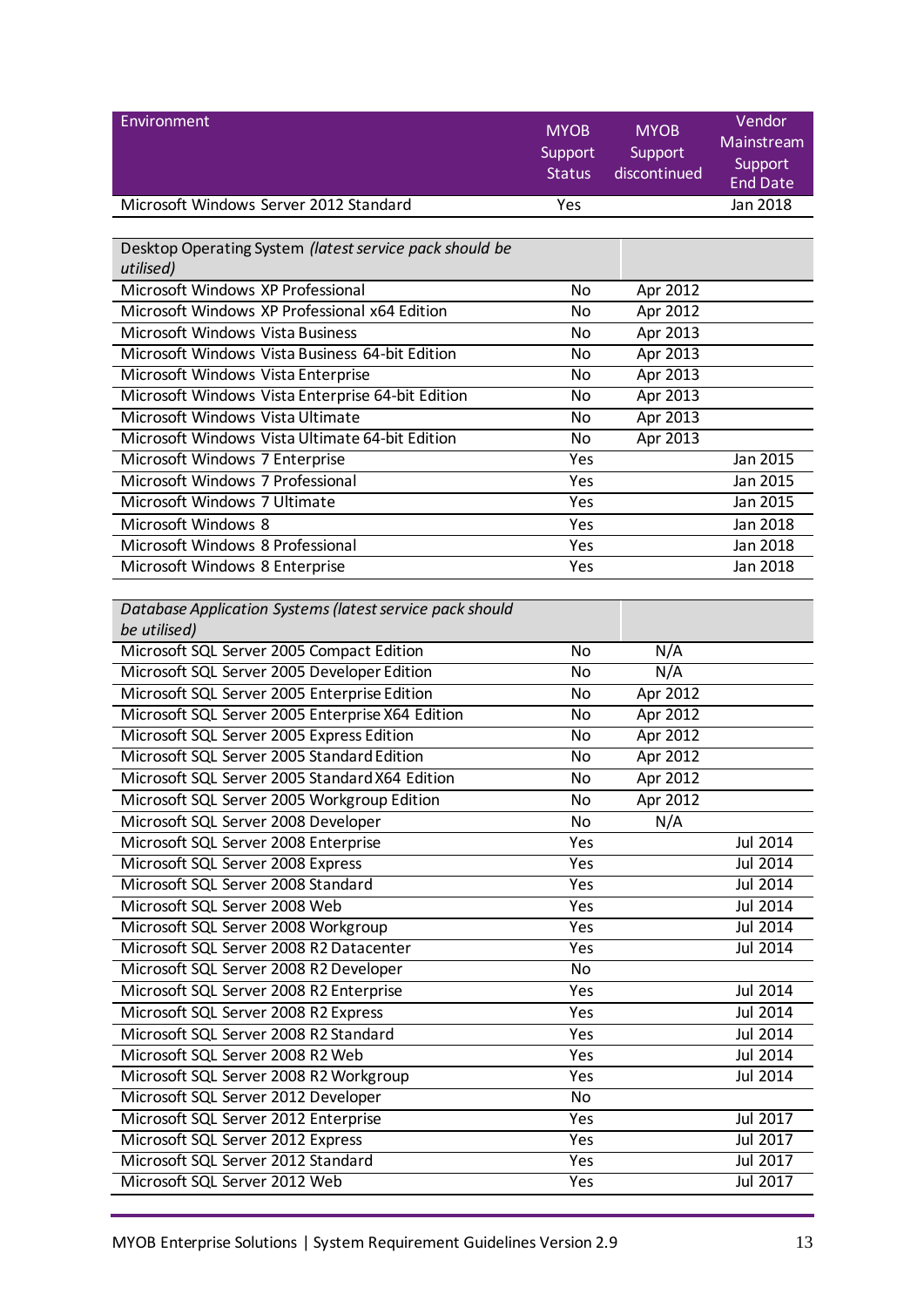<span id="page-13-0"></span>

| Environment                                                         | <b>MYOB</b><br>Support<br><b>Status</b> | <b>MYOB</b><br>Support<br>discontinued | Vendor<br>Mainstream<br>Support<br><b>End Date</b> |
|---------------------------------------------------------------------|-----------------------------------------|----------------------------------------|----------------------------------------------------|
|                                                                     |                                         |                                        |                                                    |
| Contact synchronisation (latest service pack should be<br>utilised) |                                         |                                        |                                                    |
| Microsoft Outlook 2003                                              | <b>No</b>                               | Apr 2012                               |                                                    |
| Microsoft Office Outlook 2007                                       | <b>No</b>                               | Apr 2013                               |                                                    |
| Microsoft Office Outlook 2010 32-bit and 64-bit                     | Yes                                     |                                        | Oct 2015                                           |
| Microsoft Office Outlook 2013 32-bit and 64-bit                     | Yes                                     |                                        | Apr 2018                                           |
| Microsoft Office 365                                                | <b>No</b>                               |                                        |                                                    |
|                                                                     |                                         |                                        |                                                    |
| Microsoft Office connection (latest service pack should be          |                                         |                                        |                                                    |
| utilised)                                                           |                                         |                                        |                                                    |
| Microsoft Office 2003                                               | <b>No</b>                               | Apr 2012                               |                                                    |
| Microsoft Office 2007                                               | No                                      | Apr 2013                               |                                                    |
| Microsoft Office 2010 32-bit and 64-bit                             | Yes                                     |                                        | Oct 2015                                           |
| Microsoft Office 2013 32-bit and 64-bit                             | Yes                                     |                                        | Apr 2018                                           |
| Microsoft Office 365                                                | <b>No</b>                               |                                        |                                                    |
|                                                                     |                                         |                                        |                                                    |
| EXO OnTheGo Supported Devices (latest OS service pack               |                                         |                                        |                                                    |
| should be utilised)                                                 |                                         |                                        |                                                    |
| Apple iPad 2, iPad 3 running iOS 7 or newer                         | Yes                                     |                                        |                                                    |
| Apple iPad Air running iOS7 or newer                                | Yes                                     |                                        |                                                    |
| Apple iPad Mini, Mini 2 running iOS 7 or newer                      | Yes                                     |                                        |                                                    |
|                                                                     |                                         |                                        |                                                    |
| Browsers (latest service pack should be utilised)                   |                                         |                                        |                                                    |
| Microsoft Windows Internet Explorer 9.0 or above                    | $\overline{Yes}$                        |                                        |                                                    |
| Mozilla Firefox (latest version)                                    | <b>Yes</b>                              |                                        |                                                    |
| Safari (latest version)                                             | <b>Yes</b>                              |                                        |                                                    |
| Google Chrome (latest version)                                      | Yes                                     |                                        |                                                    |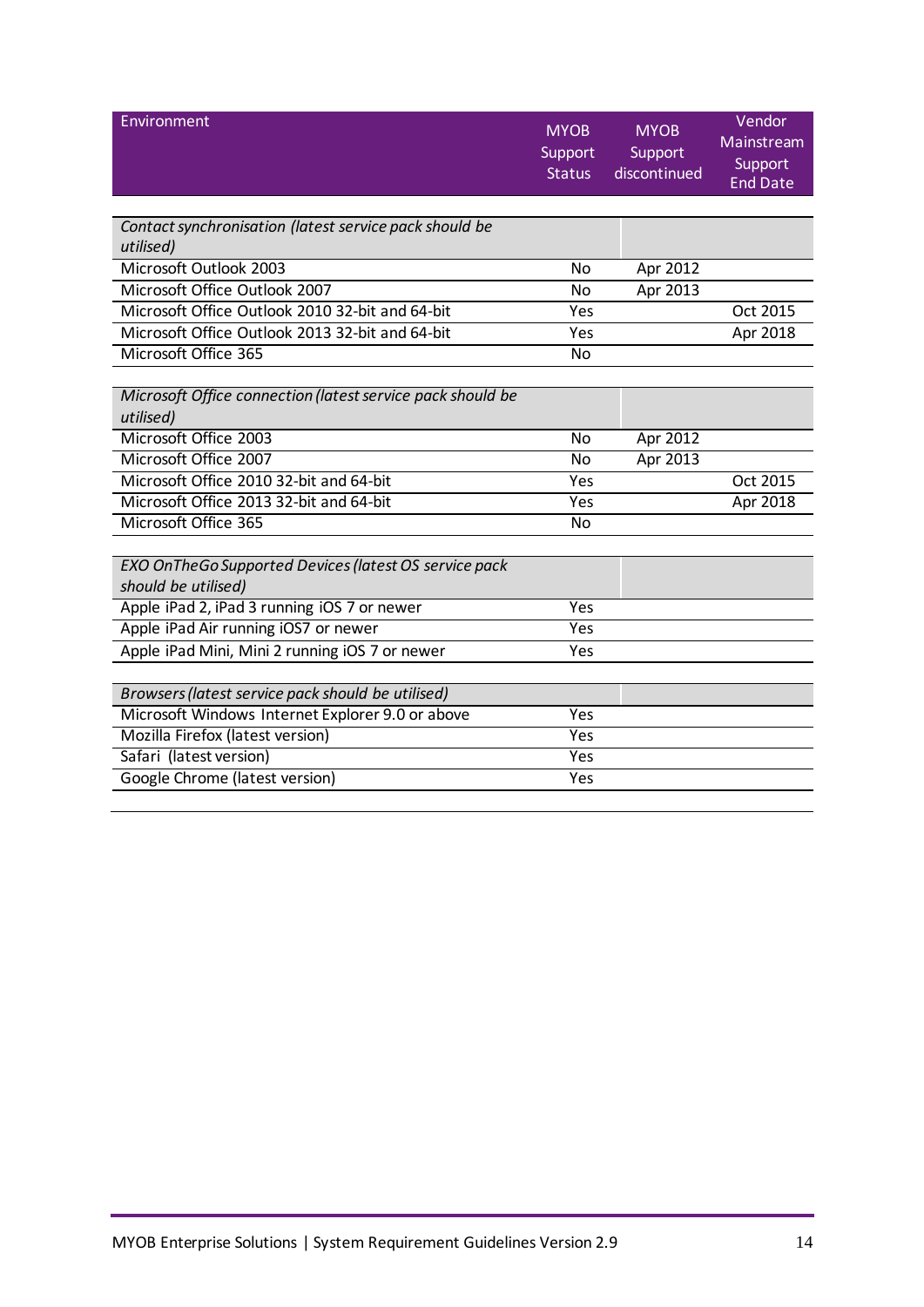## <span id="page-14-0"></span>MYOB EXO Employer Services Compatible Environment Roadmap

The following table provides the environmental support status for the latest version of MYOB EXO Employer Services across Australia and New Zealand.

| Environment                                                          | <b>MYOB</b><br><b>Current</b><br><b>Support Status</b> |           | <b>MYOB</b><br>Support<br>discontinued | Vendor<br>Mainstream<br>Support<br><b>End Date</b> |
|----------------------------------------------------------------------|--------------------------------------------------------|-----------|----------------------------------------|----------------------------------------------------|
|                                                                      | <b>AU</b>                                              | NZ        |                                        |                                                    |
| Operating System (latest service pack should be<br>utilised)         |                                                        |           |                                        |                                                    |
| Microsoft Windows Server 2003 Datacenter<br>Edition (32-bit x86)     | No                                                     | No        | Apr 2012                               |                                                    |
| Microsoft Windows Server 2003 Datacenter x64<br>Edition              | No.                                                    | No        | Apr 2012                               |                                                    |
| Microsoft Windows Server 2003 Enterprise<br>Edition (32-bit x86)     | No                                                     | No        | Apr 2012                               |                                                    |
| Microsoft Windows Server 2003 Enterprise x64<br>Edition              | No                                                     | No        | Apr 2012                               |                                                    |
| Microsoft Windows Server 2003 Standard Edition<br>(32-bit x86)       | No                                                     | No        | Apr 2012                               |                                                    |
| Microsoft Windows Server 2003 Standard x64<br>Edition                | No                                                     | No        | Apr 2012                               |                                                    |
| Microsoft Windows Server 2003 Web Edition                            | No                                                     | <b>No</b> | N/A                                    |                                                    |
| Microsoft Windows Server 2008 Datacenter                             | Yes                                                    | Yes       |                                        | Jan 2015                                           |
| Microsoft Windows Server 2008 Enterprise                             | Yes                                                    | Yes       |                                        | Jan 2015                                           |
| Microsoft Windows Server 2008 Foundation                             | Yes                                                    | Yes       |                                        | Jan 2015                                           |
| Microsoft Windows Server 2008 Standard                               | Yes                                                    | Yes       |                                        | Jan 2015                                           |
| Microsoft Windows Web Server 2008                                    | <b>No</b>                                              | No        | N/A                                    | Jan 2015                                           |
| Microsoft Windows Server 2008 R2 Datacenter                          | Yes                                                    | Yes       |                                        | Jan 2015                                           |
| Microsoft Windows Server 2008 R2 Enterprise                          | Yes                                                    | Yes       |                                        | Jan 2015                                           |
| Microsoft Windows Server 2008 R2 Standard                            | Yes                                                    | Yes       |                                        | Jan 2015                                           |
| Microsoft Windows Web Server 2008 R2                                 | No                                                     | No        | N/A                                    | Jan 2015                                           |
| Microsoft Windows Server 2012 Standard                               | Yes                                                    | Yes       |                                        | Jan 2018                                           |
| Desktop Operating System (latest service pack<br>should be utilised) |                                                        |           |                                        |                                                    |
| Microsoft Windows XP Professional                                    | No                                                     | No        | Apr 2012                               |                                                    |
| Microsoft Windows XP Professional x64 Edition                        | No                                                     | No        | Apr 2012                               |                                                    |
| Microsoft Windows Vista Business                                     | No                                                     | No        | Apr 2013                               |                                                    |
| Microsoft Windows Vista Business 64-bit Edition                      | No                                                     | No        | Apr 2013                               |                                                    |
| Microsoft Windows Vista Enterprise                                   | No                                                     | No        | Apr 2013                               |                                                    |
| Microsoft Windows Vista Enterprise 64-bit Edition                    | No                                                     | No        | Apr 2013                               |                                                    |
| Microsoft Windows Vista Ultimate                                     | No                                                     | No        | Apr 2013                               |                                                    |
| Microsoft Windows Vista Ultimate 64-bit Edition                      | No                                                     | No        | Apr 2013                               |                                                    |
| Microsoft Windows 7 Enterprise                                       | Yes                                                    | Yes       |                                        | Jan 2015                                           |
| Microsoft Windows 7 Professional                                     | Yes                                                    | Yes       |                                        | Jan 2015                                           |
| Microsoft Windows 7 Ultimate                                         | Yes                                                    | Yes       |                                        | Jan 2015                                           |
| Microsoft Windows 8                                                  | Yes                                                    | Yes       |                                        | Jan 2018                                           |
| Microsoft Windows 8 Professional                                     | Yes                                                    | Yes       |                                        | Jan 2018                                           |
| Microsoft Windows 8 Enterprise                                       | Yes                                                    | Yes       |                                        | Jan 2018                                           |